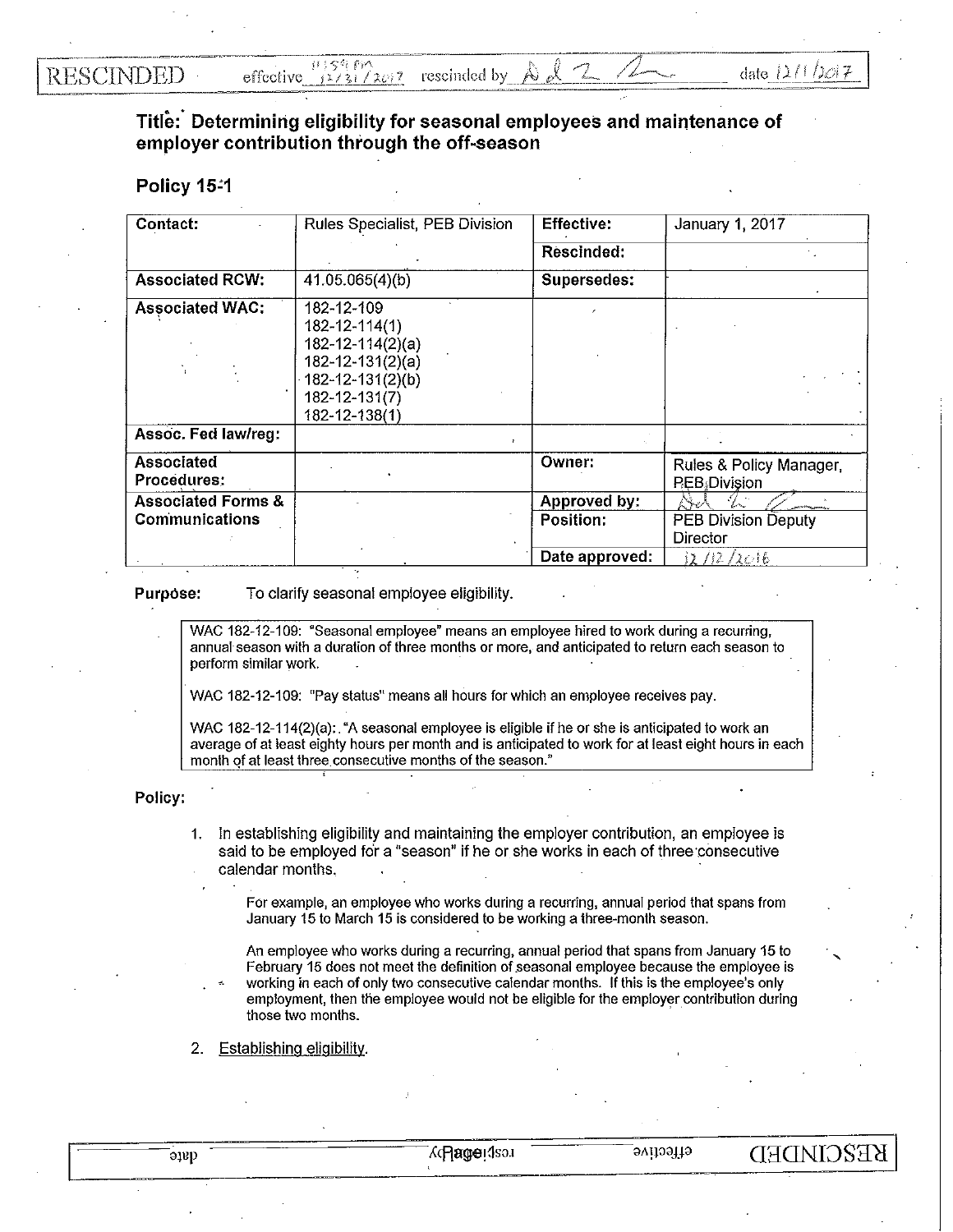a. Unless required under federal law, employers cannot use leave hours in calculating how many hours an employee "works" when establishing eligibility for a seasonal employee.

For example, an employer cannot use annual leave or sick leave when calculating how many hours are anticipated to be worked.

- b. Employers must provide benefits upon hire for the employee's first season when:
	- i. The employee is anticipated to work an average of at least 80 hours per month and anticipated to work for at least eight hours in each month of at least three consecutive months of the season (WAC 182-12-114(2)(b)(i)); and
	- ii. Based on the employer's reasonable knowledge, the employee will likely return the next season.
- c. If an employee is anticipated to work for more than six consecutive months, employers must provide benefits upon hire when the employer anticipates the employee will work an average of at least 80 hours per month and eight hours in each month (WAC 182-12-114(1)(b)(i)). This is true whether or not the employer anticipates the employee will return each season.
- d. An employee who is determined to be ineligible for benefits, but later works an average of at least eighty hours per month and works for at least eight hours in each month and works for more than six consecutive months, becomes eligible the first of the month following a six-month averaging period (WAC 182-12-114(2)(b)(iii).
- e. If an employing agency revises an employee's anticipated work hours such that the employee meets the eligibility criteria in WAC 182-12-114(2)(a) the employee becomes eligible when the revision is made (WAC 182-12- 114(2)(b)(ii).
- f. An employee who returns for a second consecutive season at the same agency is *presumed to return* each subsequent season: Any employee who returns for a second season of three months or more establishes eligibility for benefits upon hire at the beginning of the second season when the employer anticipates the employee will work an average of at least 80 hours per month and work for at least eight hours in each month of the season.
- 3. Maintaining the employer contribution season to season: A benefits eligible seasonal employee (eligible as described in WAC 182-12-114(2)) who works a season of less than nine months is eligible for the employer contribution in any month of his or her season in which he or she is in pay status eight or more hours during that month (WAC 182-12-131(2)(a)).
- 4. Maintaining the employer contribution over the off-season: A benefits-eligible seasonal employee (eligible as described in WAC 182-12-114(2)) who works a season of nine months or more is eligible for the employer contribution in any month of his or her season in which he or she is in pay status eight or more hours during that month and through the off season following each season worked, but the eligibility may not exceed a total of twelve consecutive calendar months for the combined season and off season. (WAC 182-12-131(2)(b)).